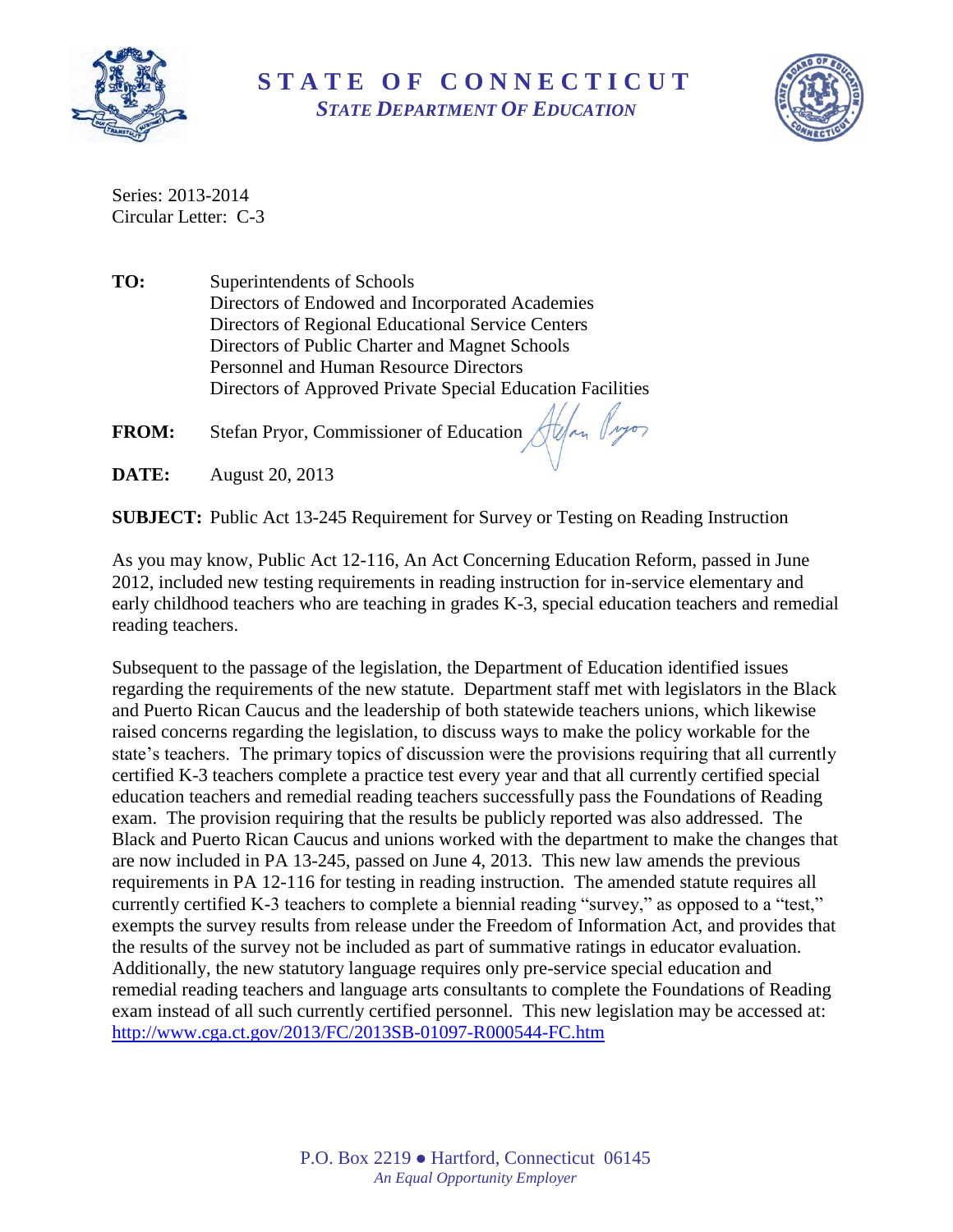P.A. 13-245 on Reading Survey or Test August 16, 2013 Page 2

The following is a summary of the new legislation:

## **A. Required Survey based upon the Foundations of Reading Test for All Active Kindergarten, Grades 1, 2 and 3 Teachers** (Section 13 of PA 13-245)

Effective July 1, 2014, and biennially thereafter, each local or regional board of education shall require that all certified employees who are actively teaching in grades K-3 under the following elementary or early childhood endorsements (#113, 001, 002, 003, 004, 005, 008 and 013) complete a *survey* to assess knowledge of best practice in reading instruction based upon the Foundations of Reading Test.

- Teachers who have already taken and passed the Foundations of Reading test for certification eligibility are **not** exempt from completing this survey on reading instruction.
- State funds will cover the costs of development and administration; therefore, the individual teacher will not bear the cost of completing the biennial survey.
- The results of the survey shall identify strengths and weaknesses in knowledge of reading instruction based on the reading objectives surveyed, and will provide disaggregated and aggregate data at the individual educator, school and district level. The results shall be used to develop student learning objectives (SLOs) and teacher practice goals and will inform professional learning as required under Connecticut General Statutes (C.G.S.) Section 10- 148b.
- The results will not be subject to release under the Freedom of Information Act, nor be included as part of summative ratings in educator evaluations.

The Department is working with the Evaluation Systems Group of Pearson, Inc., which administers the Foundations of Reading Test to develop a reading instruction survey that will be made available no later than July 1, 2014. If desired, teachers and pre-service candidates for certification may access the current practice test and information that is currently available online at: [http://www.ct.nesinc.com](http://www.ct.nesinc.com/) .

## **B. Foundations of Reading Test –Special Education Teachers, Remedial Reading and Language Arts Teachers and Reading Consultants** (Section 15 and 16 of PA 13-245)

Effective September 1, 2013, any applicant for an endorsement in one of the three areas below will be required to take the Foundations of Reading Test or a comparable test as adopted by the State Board of Education:

- Comprehensive Special Education (endorsement #165);
- Remedial Reading and Remedial Language Arts (endorsement #102); or
- Reading and Language Arts Consultant (endorsement #097).